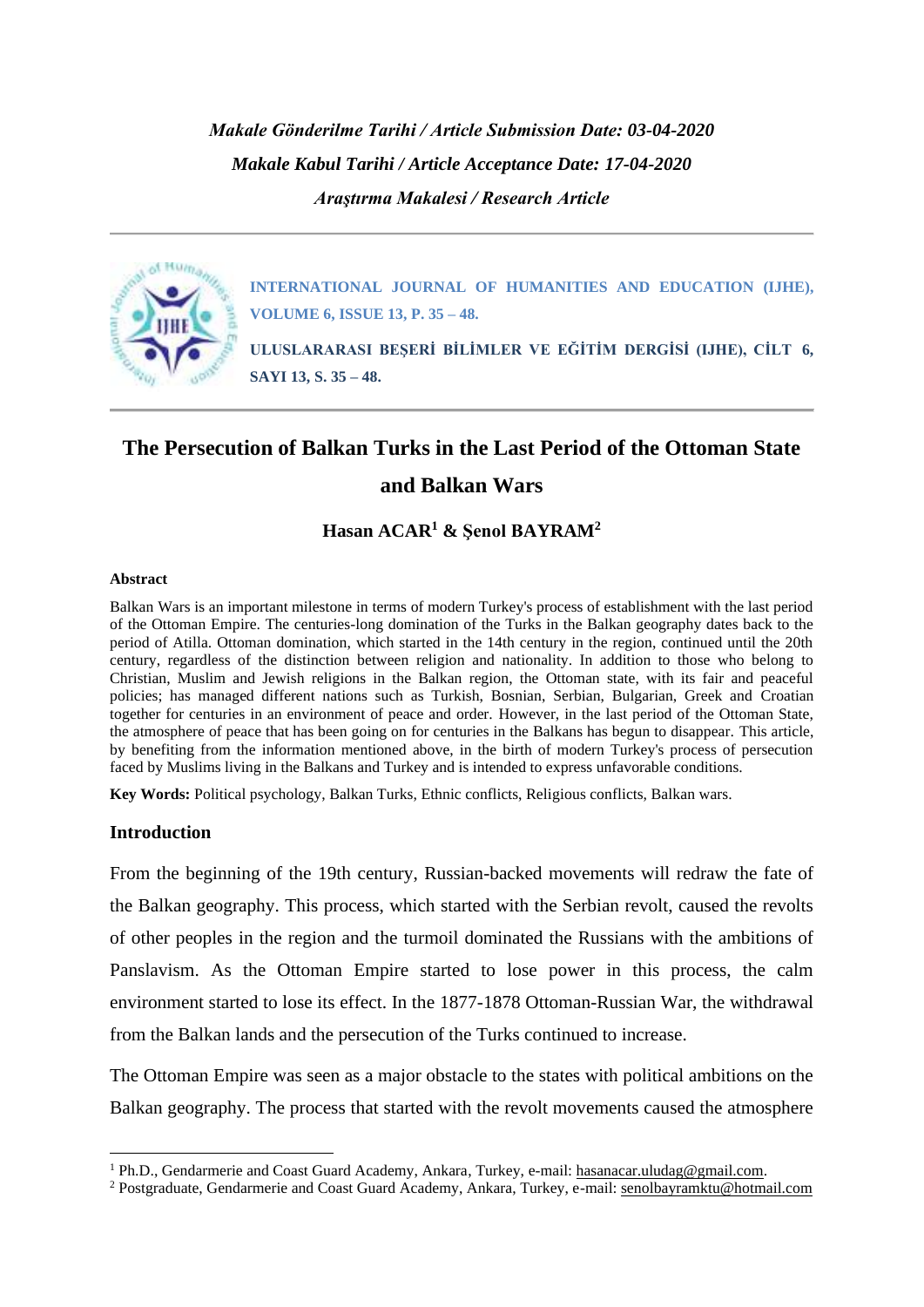of chaos to prevail instead of the peaceful environment that lasted for centuries. This process was perhaps the revenge of Kosovo, Istanbul, Trabzon, Thessaloniki, Crimea or Vienna. The 19th century, full of conflicts, remained from the peace process, which was described as the Paxottoman period ruled by the Turks. The effect of the process taking place in terms of geography has some consequences that will affect the present-day Turkey. Turkey has contributed to the demographic structure of the Republic because of migration from the regions.

The statements in the Prime Ministry Ottoman Archive (PMOA) records are indicative of how hard the period was. Besides, the eyewitnesses of the brutalities experienced in local newspapers and magazines are given. From these newspapers, such as *Hikmet, Peyam* and *Tanin* use the signatures of eyewitnesses. In addition, one of the most important works expressing the persecution of the Muslim people in the Balkans in the nineteenth and twentieth centuries is undoubtedly owned by American history professor Justin McCarthy. In his study *Death and Exile* (1998), Justin McCarthy analyzed the negative situations of Muslims in the Balkans and especially in Bulgaria. Again, our most important source of Bulgarian atrocities is the source of the Islamic Immigration Society. These association minutes can be considered as semi-official. In this topic, where there is no major resource shortage as a literature, most of the studies have been on political results. The work of Ahmet Halaçoğlu (1994), one of the sociological studies, is also remarkable. This study can be considered in terms of how the process in question affects the population of Anatolia.

#### **The Method**

This article aims to express the adverse conditions of Turks before the birth of modern Turkey, experienced in the Balkans consists of two parts. In the first part, we will briefly touch upon the Balkan Wars that prepared these negative conditions. In the second part, the conflict situation and the negative conditions faced by the Turks in the last period of the Ottoman Empire, especially due to the provocation of Russia, will be explained.

The article aims to express the subject by starting from the socio-political developments in the Balkans as a method. For this reason, in order to explain the negativities faced by the Turks in the Balkans, the method of evaluating the negative situations experienced in the Balkan Wars was preferred.

The article seeks answers to the following questions:

1. What is the situation of the Turks in the Balkans in the last period of the Ottoman Empire?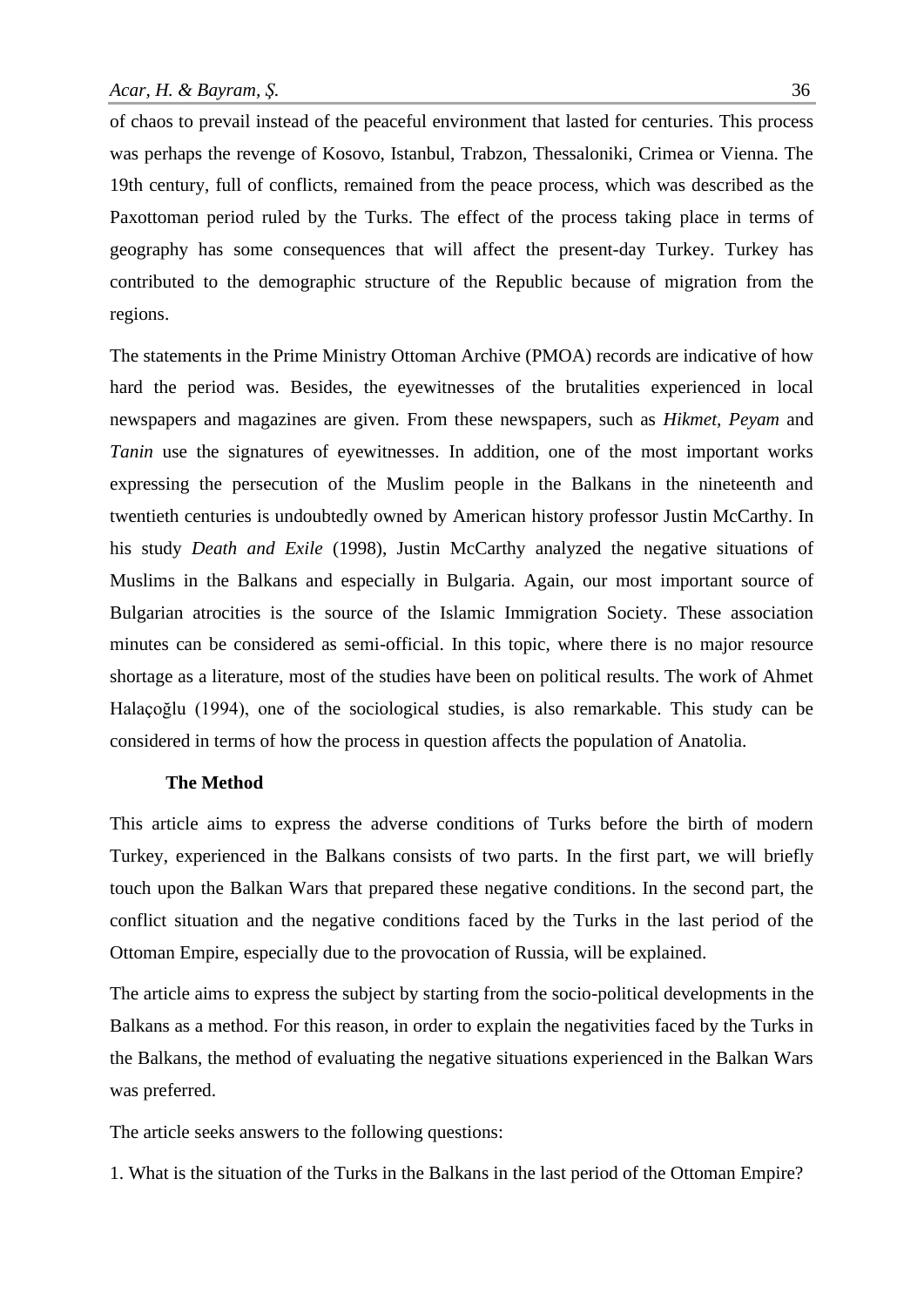2. For what reasons did the Balkan peoples, who have been friendly and coexistent for centuries, have conflicted?

3. Which have faced adverse conditions the Turks living in the Balkans just before the birth of modern Turkey?

4. What consequences did all the negative developments have for the Balkan Turks?

### **A Brief Overview of the Balkan Wars**

Russia's policy of Panslavism (Kurat, 1953, p.242) and its struggle with Austria in protecting the Balkans were effective in the war in the Balkans. With the Berlin Treaty of 1878, Russia, which had severely destroyed the Balkan lands, was not struggling with it and was trying to destroy Turkish domination completely. Balkan states, which are very difficult to come together, cannot solve the "churches issue" and Serbia was trying to expand northward, as claimed in Macedonia, which was left to Bulgaria.

The announcement of the Second Constitutional Era (1908-1920) and the policies of the Committee of Union and Progress caused the activities of the gangs to slow down. The biggest reason for the slowdown of the activities was that they acted with the society. While explaining that after the Berlin Agreement, Austria added Bosnia and Herzegovina to its territory; Bulgaria declared independence and declared that Crete joined Greece. Ottoman State administrators, who could not resist all these developments, started to review the correctness of the policies implemented. Having the opportunity to deal with the internal issues of the Ottoman Empire on the one hand, Russia succeeded in bringing together the Balkan states in sharing Macedonia. Alliance treaties were signed between Bulgaria-Greece on March 13, 1912, Montenegro-Bulgaria on August 1912, and Montenegro-Serbia on October 6, 1912 (Hacısalihoğlu, 2019, p.176).

In a speech he made in *Chamber of Deputies* (Meclis-i Mebûsan) on July 15, 1912, Mr. Asım said that he was sure of the Balkans and that an alliance against the Ottoman State could not be established here (TBMM Zabıt Ceridesi, July 15, 1912). Those who formed the government were so confident that they would allow the Serbs to use the weapons they would use against the Ottoman over their land. Weapons from Europe would pass from the port of Thessaloniki to Serbia, and they would throw death to the Ottoman army (Yıldırım, 2012, p.75-92). The Tripoli War and the Rebellion of Albania, which started in the same period, will result in the resignation of Sait Pasha and the Unionists will withdraw from the government. The dismissal of the army, which was established by Gazi Ahmed Muhtar Pasha and called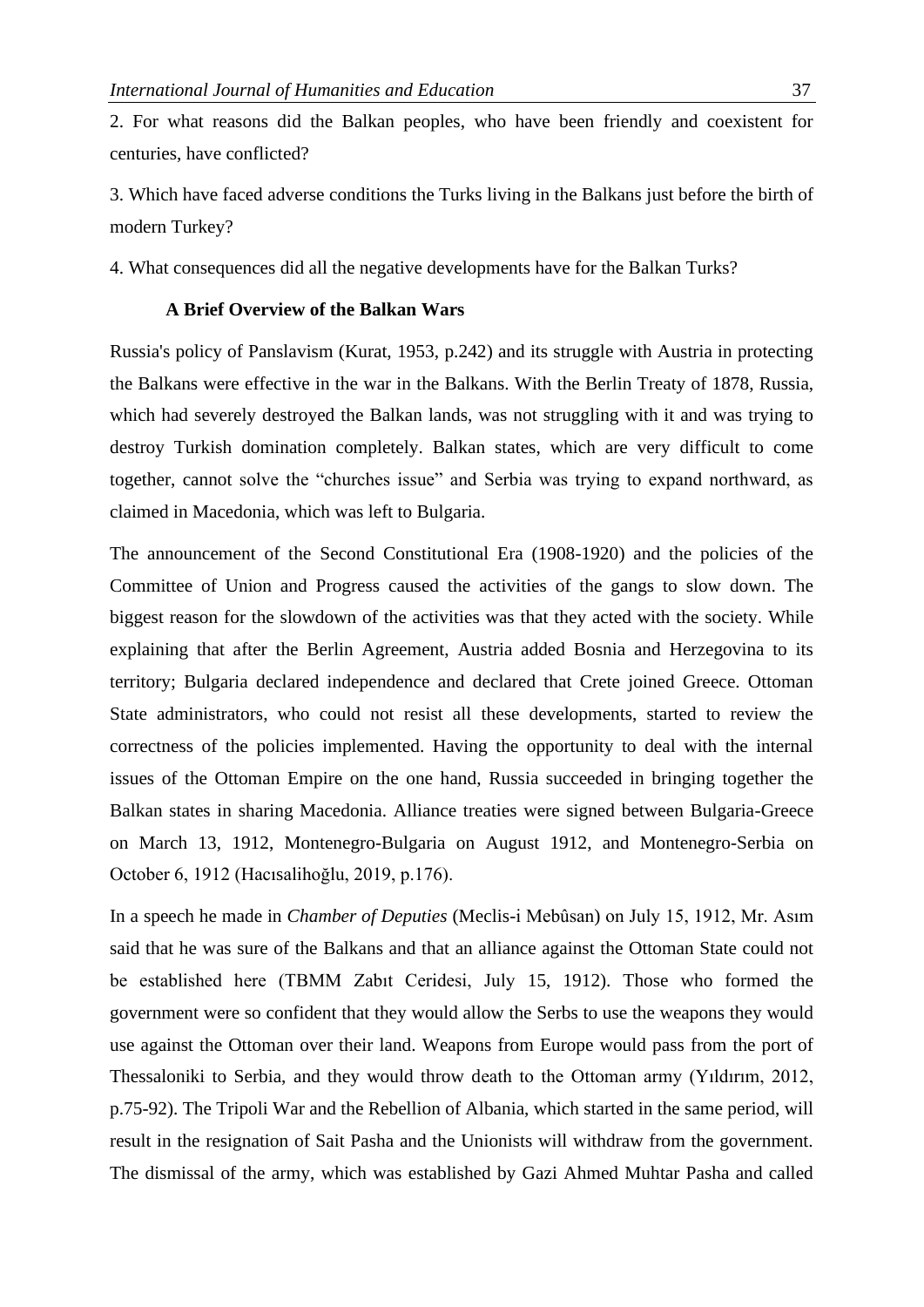the "big cabinet", on the guarantee that there would be no war from Russia, would have negative consequences. After 120 battalions of experienced soldiers were discharged by the order of Gabriel Noradunkyan, the Unionists organized demonstrations using the students of Darülfünun to recapture the government. As a result of the rebelling Albanians taking refuge in Montenegro, the Ottoman State sent troops. On 3 October 1912, the Balkan states, the governments of Bulgaria, Serbia, Greece and Montenegro, by giving the common note to the *Sublime Porte* (Bâb-ı Âli), asked the Turkish government to give a mandate to the ex-Serbia, Macedonia, Albania and Crete in three days (Küçük, 2002, p. 22 ).

The First Balkan War started on 8 October 1912, with the declaration of Montenegro among the Balkan allies (Rastovic, 2013, p.162). The weakest state in the process seems to be Montenegro. They demanded that the Balkan States be distributed to national governments. The Sublime Porte responded very harshly and asked the ambassadors of Serbia and Bulgaria to leave the country. On October 13, both states declared war as an excuse. These states joined Greece the next day. The Balkan War began literally. The war, which started as two fronts, fought the Bulgarians on the Eastern front and all the elements in the West. Absolute Ottoman victory was expected when nobody gave a chance to these states trying to become a new state in the war (Küçük, 2002, p.22).

After the start of the war, the Bulgarian gangs destroyed Turkish towns, villages, houses, and places of worship. They attempted to destroy the regions they had to retreat while fighting the Ottoman armies. The Bulgarians turned the places of worship of Dimetoka, Thessaloniki, Serres and Edirne into churches. They made oppression and persecution obliging the people to change religion (PMOA, 318730/5). Not only Turkish villages but also Greek villages have taken their share from this destruction. As an example, Bulgarian soldiers who had to withdraw from Serez turned into ruin during the retreat (Alp, 1990, p.35). Around Dimetoka also faced these brutalities. Disruptors in military clothing raided the houses and caused incidents to cut the roads. The gangs that burned down during the war had made unbelievable persecution to Dimetoka and the surrounding Turkish Muslims.

In this process, political conflicts within the army were very effective in the course of the war. The Bulgarians defeated the army and proceeded up to Çatalca. Gazi Ahmed Muhtar Pasha's government resigned on October 29 after the defeat of Kumanovo. Kamil Pasha's government was established. Seeking an opportunity for the ceasefire, the Ottoman State took a coup with the Porte Raid carried out by the unionists and took over the administration again. Unionists had to cease fire after the disappearance of Edirne and Shkodra (Yıldırım, 2012, p. 80). With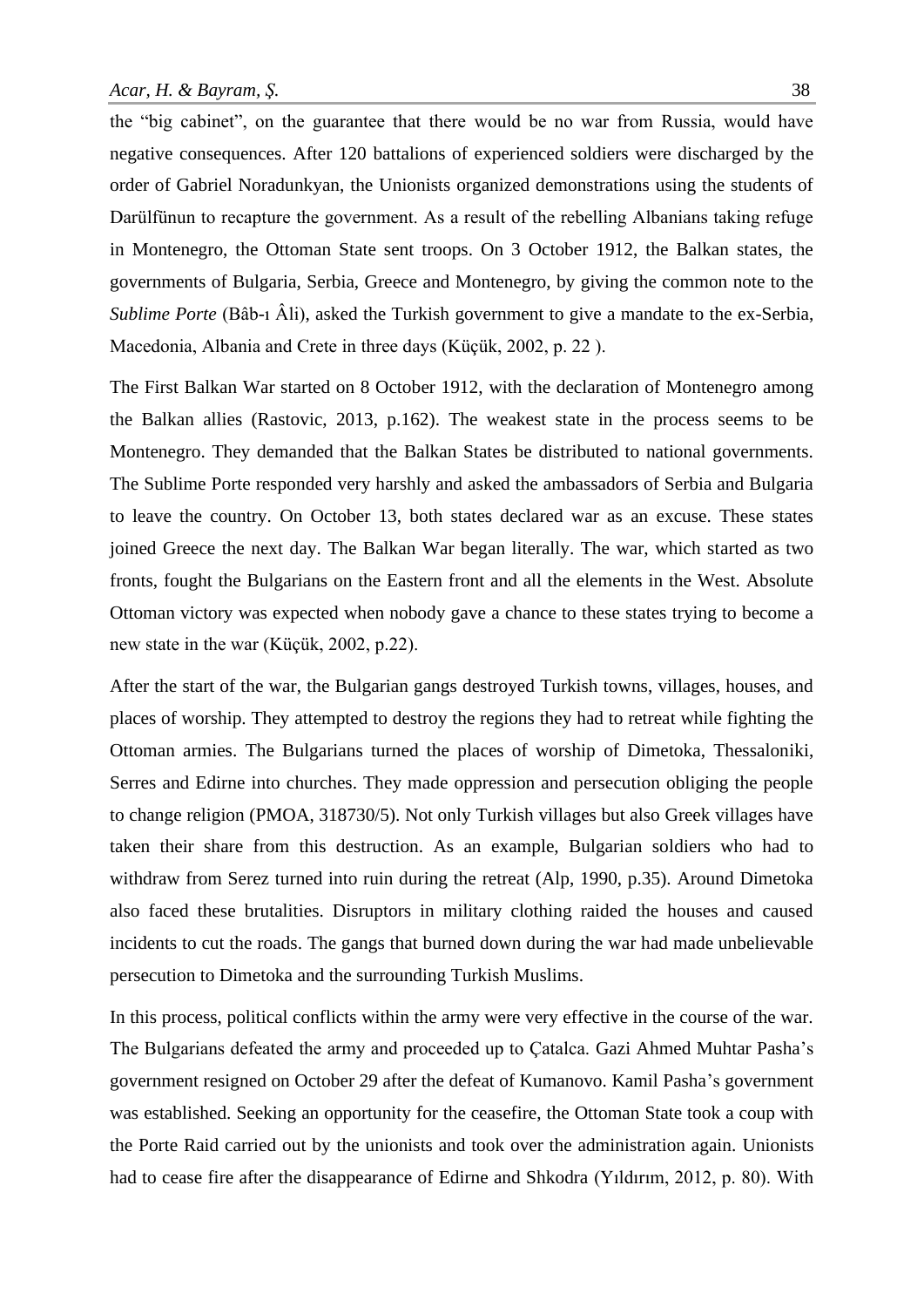the agreement signed on 30 March 1913, the war ended and the Ottoman rule in the Balkans ended. The demographic structure of the region has been reshaped after the Balkan Wars, which has been a turning point for the elements living together in Rumelia for centuries.

#### **The Persecution of Balkan Turks**

The persecutions in the region are targeted for Turkish identity and Islam. The progress of Islam in Anatolia and Balkan geography has gained great momentum with the Ottoman State. The Ottomans succeeded in becoming one of the powerful states of the region in the 14th century. The Ottoman State, which reigned in the region for five centuries, faced the persecution of Turkish-Islamic civilization in the region when it started to lose its power. The French Revolution had its first impact on the Empire on the Serbs. The Greek Rebellion that started later showed that the name of the Balkans will be remembered with chaos and conflict. Communities in the Balkans were influenced by the religion chosen rather than ethnicity (Alp, 1987, p. 28). We see that the Bulgarians tried to persecute Muslim Turks, especially during the Ottoman State's loss of power. The end of the Ottoman peace, which lasted for five centuries, started a period of chaos in the Balkans. Essentially, the start of this process arose after the 1877-78 Ottoman Russian War. After this war, nothing happened as before and the process of Balkan Wars caused bloody events.

Cities that have been burned down, looting works of civilizations and tortures are events that should not be forgotten in the Balkan War (Ayverdi, 2000, p. 31). The replacement of tolerance, persecution, chaos and terrible massacres of the five-century-old civilization in the Balkans began with the loss of power of the Ottoman State.

Whenever the dominant element of the region started to lose its power balance, it was subjected to persecution by other elements. The Ottoman State, which started to dominate the region with the 14th century, managed to hold many elements together with the national system it has implemented in the region and five centuries of tolerance prevailed in this geography (Brown, 2012, p. 72). The fact that the Bulgarians, who had the opportunity to lose the power of the Ottoman Empire, attacked the Turks who had been adjacent to them for centuries was among the things that should not be forgotten as a historical event (Âlâm-ı İslam, 1912, p.2).

Along with the Ottoman-Russian War of 1878-79, a systematic eradication policy was implemented against the Turkish community in Bulgaria. When the Bulgarians were in the late 19th century, with the support of the Russians, they implemented the policy of destroying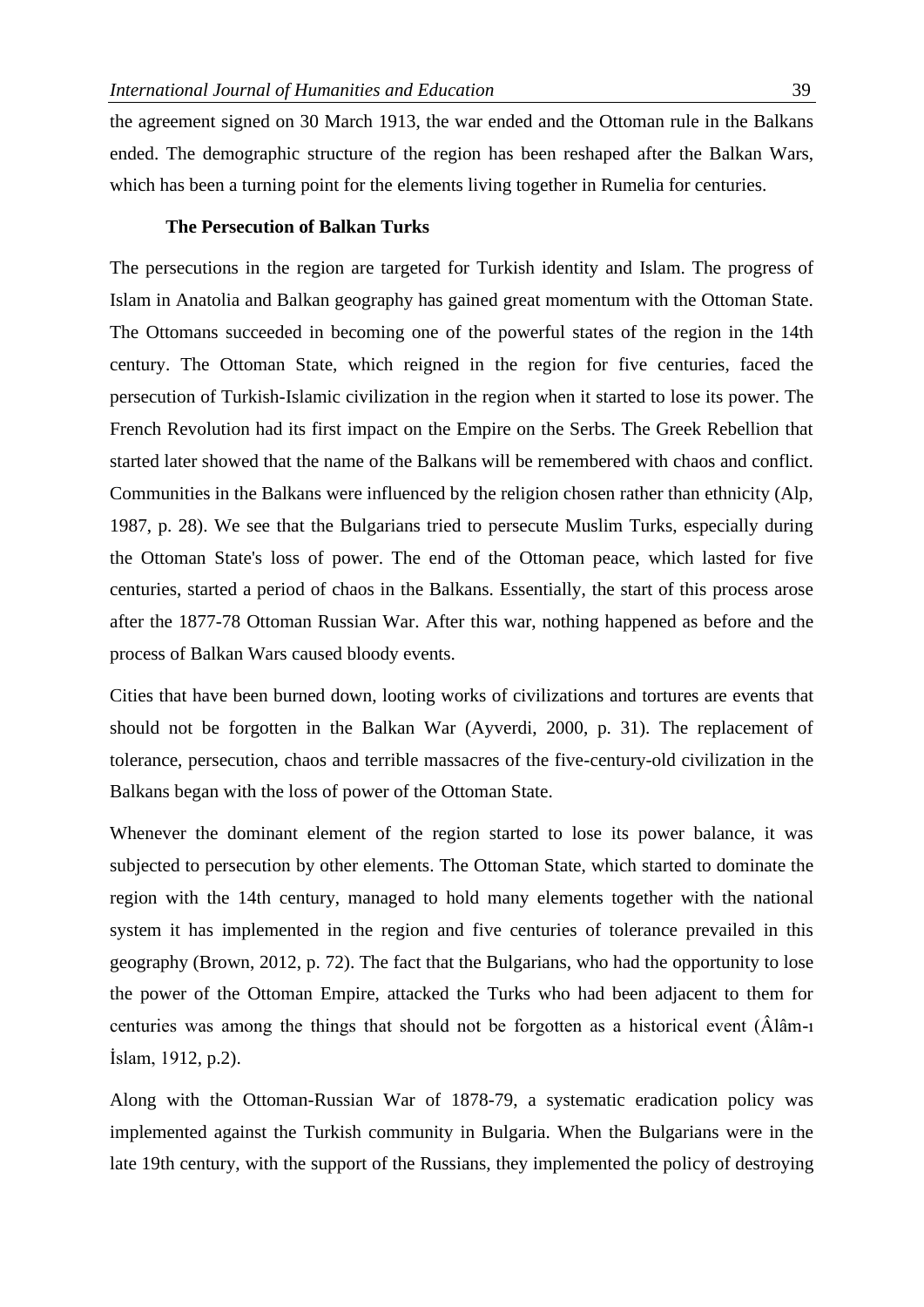Turks and expelling them from the region. In this process, the Bulgarian gangs either martyred or extorted every Turkish and Muslim who came before them or made inhuman treatment. However, the turmoil in the region was shown to Europeans as if the Turks were bandit in the region and the Bulgarian gangs were declared innocent.

The Bulgarians, provoked by the Russians against the Turks, implemented this brutally since 1878 with the policy of ethnic cleansing. They practiced all the torture and assassination methods they learned on the Turks. Russians, who did not want to kill Muslims, tortured the Russians and burned their villages. Thus, they were kept away from aid to Muslim Turks. Together with the committee members who joined the Bulgarian Army, which went all the way to Thrace, they proceeded by massacring the people (Yaver, 1938, p.4). The provocation of the Russians is aimed at every inch of the country, targeting the whole territorial integrity of the Ottoman State. Every land in the Balkans and Anatolia was important for the political ambitions of Russia. In the Balkans, the common points of Serbs, Bulgarians and Armenians have been on the persecution of Muslim Turks (PMOA [Prime Ministry Ottoman Archive], 312709/121).

Bulgarian, Serbian, Greek armies and commanders attacked the civilian people of Muslim villages and towns who came before them, and other villages who have heard of these events, have left their places to live in peace until today (Yıldırım, 2012, p. 92).

As a result of the Balkan War, Bulgaria has captured many points of Edirne. Muslim Turks comprise a large part of this region's population. Therefore, it was very important for the Bulgarians to redesign this region (Şimşir, 1986, p. 18).

After the War of 1877-78, the aim of forcing the remaining of the Muslims to be migrated by persecuting some of them was expressed as purifying the Balkans from the Turks. However, the spread of nationalist ideas and the desire to embrace Muslim lands began to dominate among Christians living in the Balkans. (McCarty, 1998, p.163).

The Balkan War started in this environment and the idea that the Ottomans would win the war arose. At this point, it is an indication that the dominant forces are afraid of the Ottoman State even in that case (Bardakçı, 2009, p.61). Although the Ottoman population is twice as many as the Balkan States, there is not much difference in the number of soldiers. While the Ottoman army was around 400 thousand, Balkan armies are around 540 thousand. The war resulted in the defeat of the Ottoman armies. In fact, this is a result that no one expects. The reason for this is that the Ottoman Empire had lost its power to cope with the small-scale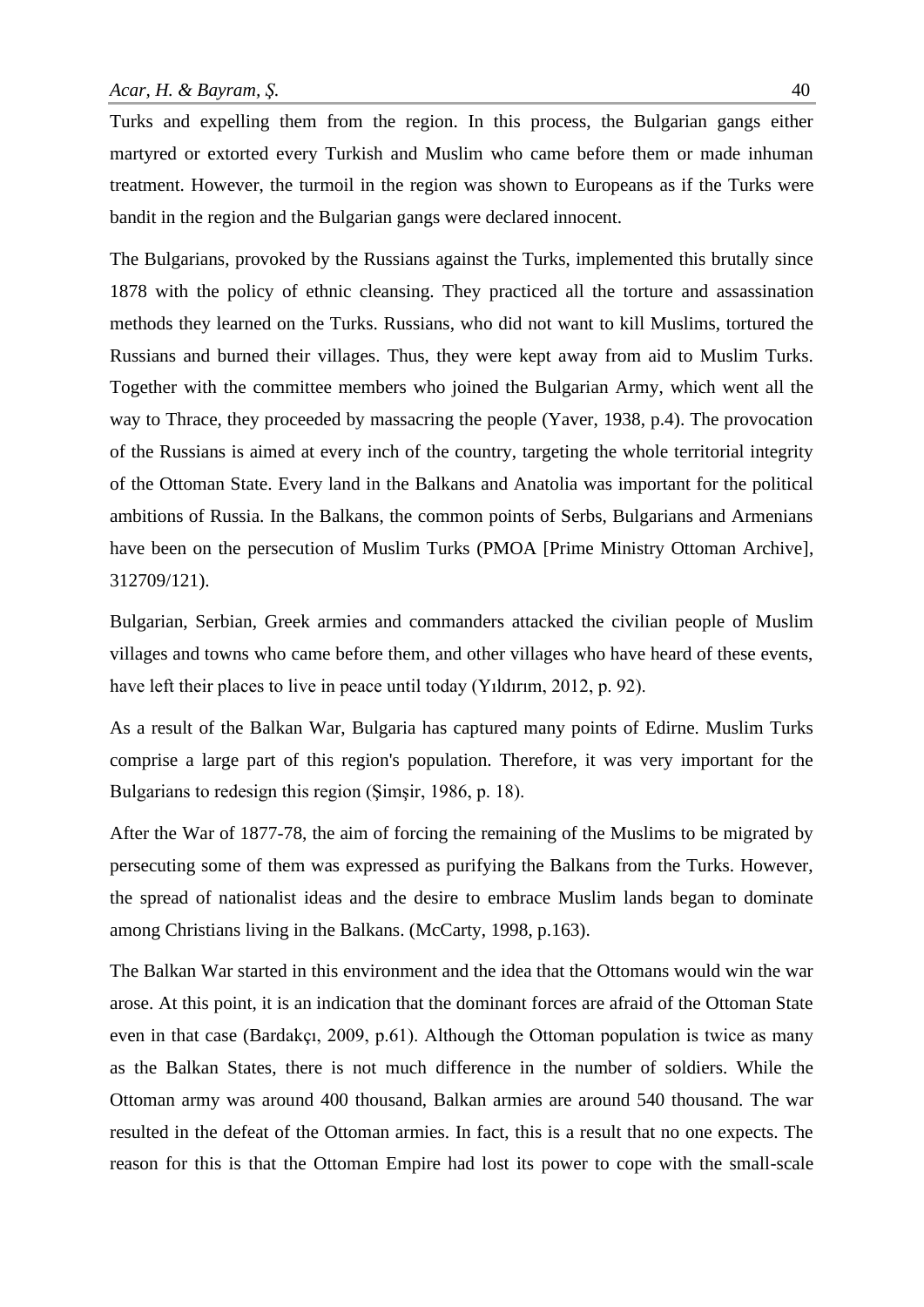states separated from it. The war ended and Mustafa Resid and Osman Pasha were sent to London to discuss the conditions. Europe preferred to remain silent against the crime of humanity as if nothing had happened. Muslims have not targeted any women or children, including during the war, since the first period due to their beliefs. Even when the injured enemy could not fight, he tried to cut fire and heal him (*Alemdar*, 5 October, 1912). In contrast, in 1912, in the villages attacked by the Bulgarians in Thrace and the Balkans, almost all the people, including older women, were attacked (Yaver, 1938, p. 35).

These attacks were carried out in a letter by Enver Pasha during the Balkan Wars (Alp, 1990, p.35):

It takes pictures of the mosques and churches destroyed by the widowed Muslim women and the orphaned children, the destroyed mosques and churches. They argue that this persecution must be made public in Europe.

Bulgarian gangs are ruthless enough to brutally kill innocent villagers and children. When the gangs found the opportunity, they tried to destroy the Muslim people from the region. The Ottoman army, which tried to take measures for this, attempted to send troops to certain routes. Unfortunately, these attempts were not enough to stop the brutality, and at the points such as Uzunköprü, Malkara, Keşan, brutality images continued to be staged. The Ottoman army made attempts to stop this migration and the brutality experienced Bulgarian Turks are fleeing from gangs, usually have preferred to emigrate. The Bulgarians, who could not even tolerate this migration movement, continued to plunder the Turks' homes and follow and kill those who fled. Curfews have been declared for Turks and those who do not open their businesses have been punished. People who have been persecuted in many respects have not been able to respond sufficiently to these persecutions (PMOA, 4140/310489).

Bulgarian gangs acted with the intention that Turks and Muslims should not be in the area in all areas during and after the war. During the war, drinking water areas used by civilians were damaged (PMOA, 4118/308795). In order to protect the water channels, soldiers from the Ottoman army were ordered by acting safely. Bulgarian gangs planned to destroy people with diseases such as typhoid, cholera, plague by throwing animal corpses at water points (PMOA, 112/12). Bulgarian gangs have no moral rules that a regular army would carry.

Muslims who migrated from the region were returned to their villages and their names were changed to Bulgarian names, and Muslim girls were married to Bulgarian boys and Muslim boys were married to Bulgarian girls. Muslims were forced into Christianity and after Christians were made, men were banned from wearing fez and women were not allowed to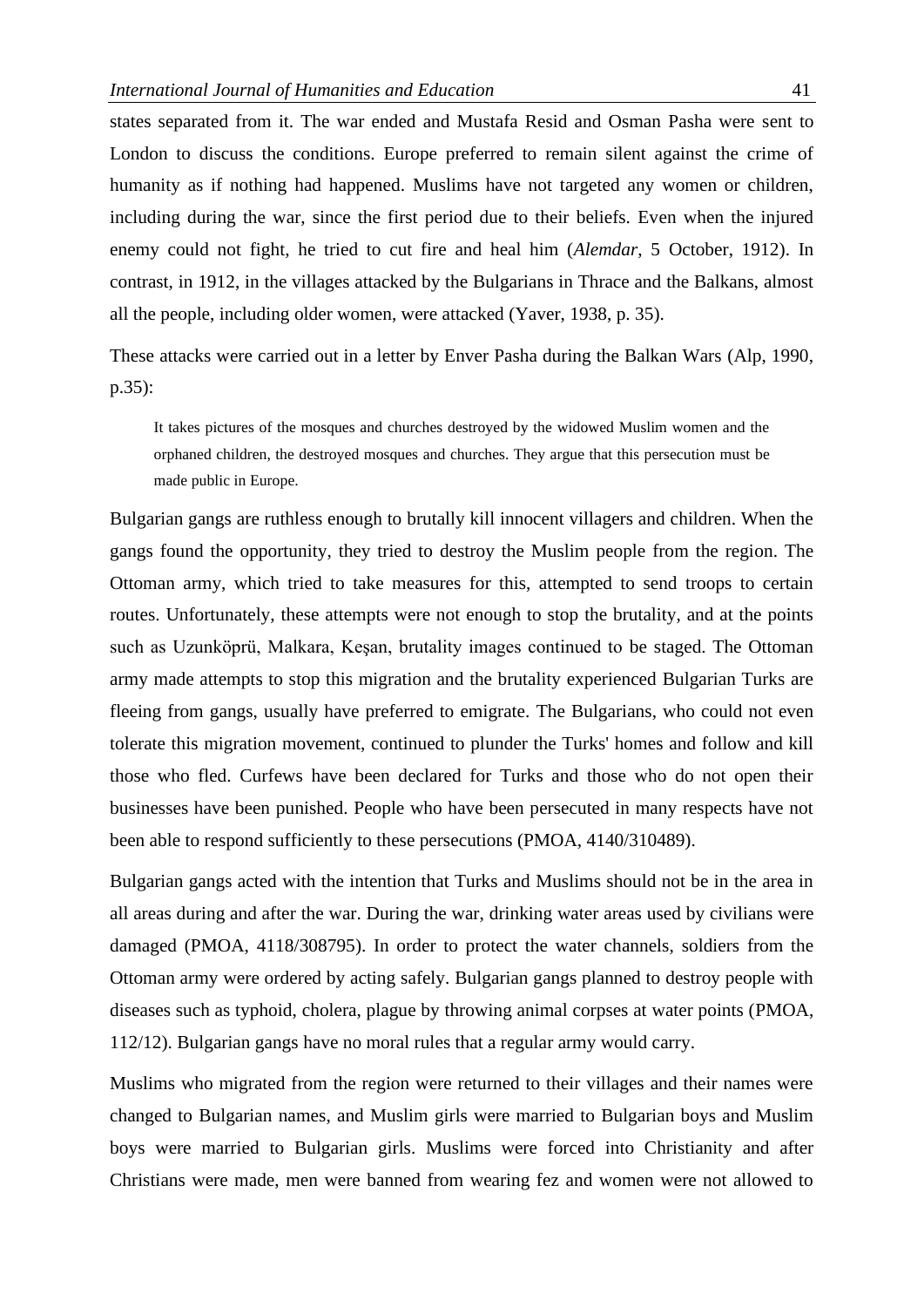wear a chador. Despite everything, the animals of those who did not want to leave their homes were extorted and forced to migrate with heavy taxes intentionally (Onelcin, 1986, p. 32). Thus, Bulgarians confiscated Muslims' homes, farms, fields and animals (Memisoglu, 1989, p. 61).

The fact that the Russians supported the Bulgarians in the region and provided all kinds of logistic support gave the Bulgarians a guarantee. The brutality that reached its climax with the Balkan War in 1912 will remain a black mark in human history. The region is a life policy for the Russians, with Russia's policy of Panslavism. With this policy, it will be possible to reach both the straits and the warm seas. Therefore, according to the Russians, foreign elements in the region should be eliminated (PMOA, 4106/307910; Bobroff, 2006). They practiced this role by giving it to different groups from time to time. Each plan focused on eliminating Muslim and Turkish elements from the region.

#### **Impact of the Persecution of Balkan Turks**

After the abolition of II. Abdulhamid and the declaration of the Constitutional Monarchy, amendments were made in the Law of 1876. Accordingly, the right to found an association and to convene while granting the weekly. In August 1909, Associations Law was regulated. Since then, he has acted in the style of *Rumelia Muslim Immigrants Society* which established in a libertarian manner brought by the constitutionalism. At the same time, *The Immigrant Newspaper* has started to be published as the publication of this society. The society was counted among the political societies in the newspaper (Refet, 1912, p. 29).

The persecution and brutalities were the beginning of a new era for Anatolian and Balkan history. The problem of settling refugees fleeing the war arose. Commissions have been set up to help immigrants eliminate their problems and seek their rights. Aiming at the benefit of immigrants, apart from the various commissions established local and foreign societies have been established which aim to meet their needs and to solve the problems they will face. One of these societies that published the *The Immigrant Newspaper* is the *Rumelia Muslim Immigrants Society* (Kerman, 1987, p.12).

*The Immigrant Newspaper* is a newspaper that aims to share, help and guide the troubles suffered by the refugees. However, he did not encourage immigrants to migrate, but on the contrary, he asked them not to leave their land unless necessary. It has always supported the immigrants settled in the lands within the Ottoman borders by migration; he has supervised and followed the government's actions in this direction. The newspaper has endeavored to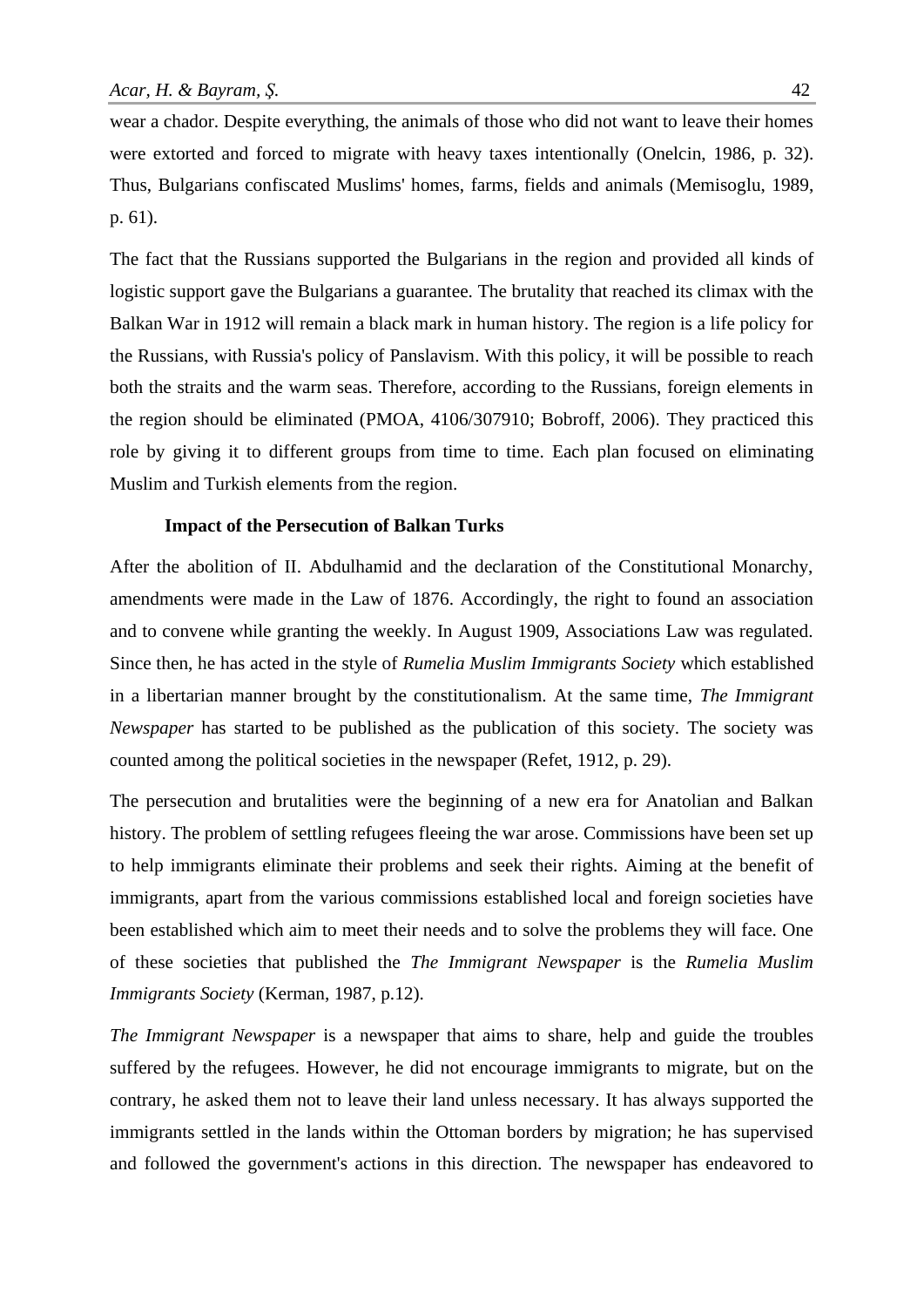announce these injustices with full force by giving wide coverage to the injustices and atrocities against Muslims who had to stay in the Balkans and live away from the Ottoman lands. The place covered by the brutality described in the newspaper. When we look at the atrocities and brutalities mentioned, it is seen that especially Bulgarians are brutal towards Muslims.

These societies aimed to announce the struggle for rights and the brutality of those who migrated from the region to the persecution and the general public. As a result of the studies carried out in this direction, it was tried to reach this goal through visual publications such as newspapers and magazines. The Society, whose publications reminding the atrocities are very important, attracted attention with its poem reminding the Bulgarian atrocities in its issue (*Muhacir*, August 1, 1910, p.3):

Rumeli's mountain, the stone is crying! Every head of water is crying in the blood! Next to torn trunks His dying friend is crying! Look, there is not a single stove in this country! The nightingale does not crow! Those cute plains have taken wolves! A shepherd does not carry their sheep!

The existence of various religions and languages in the Balkans played a distinctive role in the start of great wars. European states, especially Austria-Hungary and Russia, continued their struggle for competition and influence through communities in the Balkans and used the people of the region in their interests. As a result of these policies of the big states, states with crossing ethnic and religious borders emerged in the Balkans. Since these states were trying to create their nations, they tried to assimilate the minorities within their borders or to move them out of the country (Onelcin, 1982, p. 42).

The intolerance of the Bulgarians was generally religion-oriented. The Bulgarians, who did not tolerate Muslim elements, showed the same aggression to the Catholics. No divine activity that does not belong to the orthodox world is legitimate to them. With this thought, mosques were turned into churches and Muslims were forced to change their religion. If the people did not agree to change religion, they would face all kinds of disasters. Even old women and little girls were raped and almost every young person got their share from this attack (*Hikmet*,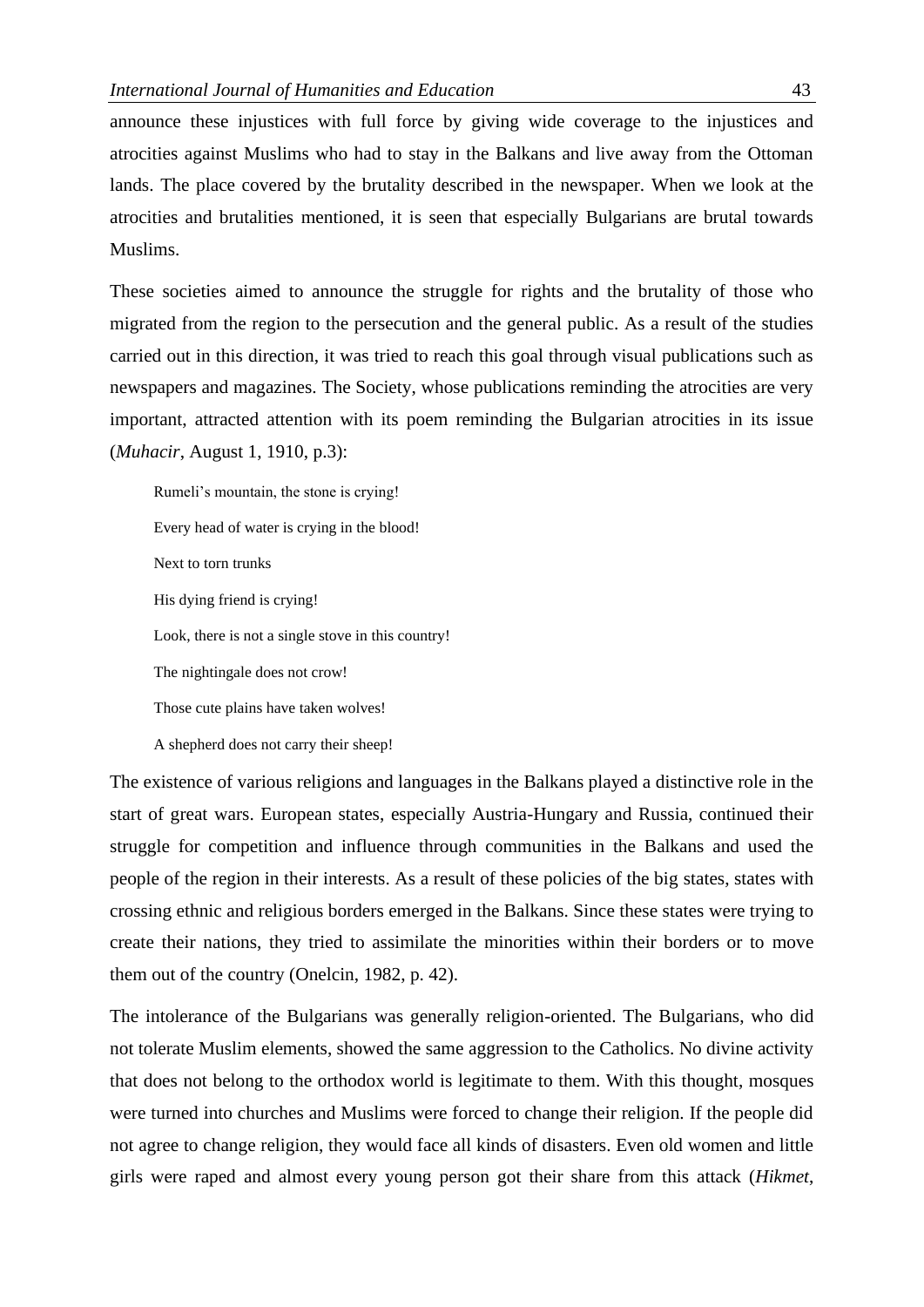December 21, 1912).

In the letters were written by the people in Istanbul in the region, persecution and brutality are intensely mentioned. In a letter it took the form (Alp, 1990, p.58):

Until this day I was in Plovdiv. Now I'm going to Sofia. Because I am not sure of my life here, it is impossible to explain what was deemed suitable for Turkish Islam in Plovdiv and its region in these three days. Here I will only describe the summary of the events. The Turks of Islam were put in prisons like a flock of sheep, whip, rifle butt, behind the sword and whipping. It is kept hungry and thirsty, and several of them get knife wounds every moment.

Encouraged by the progression of the Balkan allies against the Ottoman army, the non-Muslim people in the villages within the Ottoman borders also took a stance against the Muslims and stated that the land was now Bulgarian land and attacked. The European states, who made the opposite statement of these attacks, asked for the investigation of the issue and it was revealed that these allegations were unfounded. There are no casualties in the region rather than Muslim Turks (PMOA, 209109/125).

It is seen that this situation is reflected off an association giving information about the region (*Sebilürreşad*, 1328, 338, p.1):

Even Bulgarian children say to an Islam that they come across 'my father will cut you'. Especially let them see you as a fez. By saying "fez down" they crush the poor, just as they crush all the fez. They are obliging those who believe in Islam to wear Bulgarian hearts in particular. Here I have also necessarily worn the Bulgarian heart. Bulgarian savages, who broke the windows of Islamic households and got involved, battered and imprisoned men and attacked desperate women. Although this incident happened in the same Varna, the government did not pursue any of them.

During the process, the Ottoman State tried to take measures to punish the perpetrators but was not successful. In this context, the establishment of courts was ordered to punish the negativities experienced in Thessaloniki. Unfortunately, the war environment and the fatigue of the soldiers negatively affected the presence of criminals (PMOA, 154472/2060).

Turks and Muslims in the Balkans shared the same fate. The archives examined and the records of the immigration associations will be sufficient to reveal this brutality. Before the war started, 4.695.200 of the region's population, which was captured by the Greeks and the Bulgarians, was expressed as Christian and 2.315.293 as Muslim. It is known that approximately 1.500.000 people migrated to the Anatolian geography in this process. This figure corresponds to a rate of 62% in the region. During the war, 313.912 people migrated and marched in Istanbul. With the Convention Concerning the Exchange of Greek and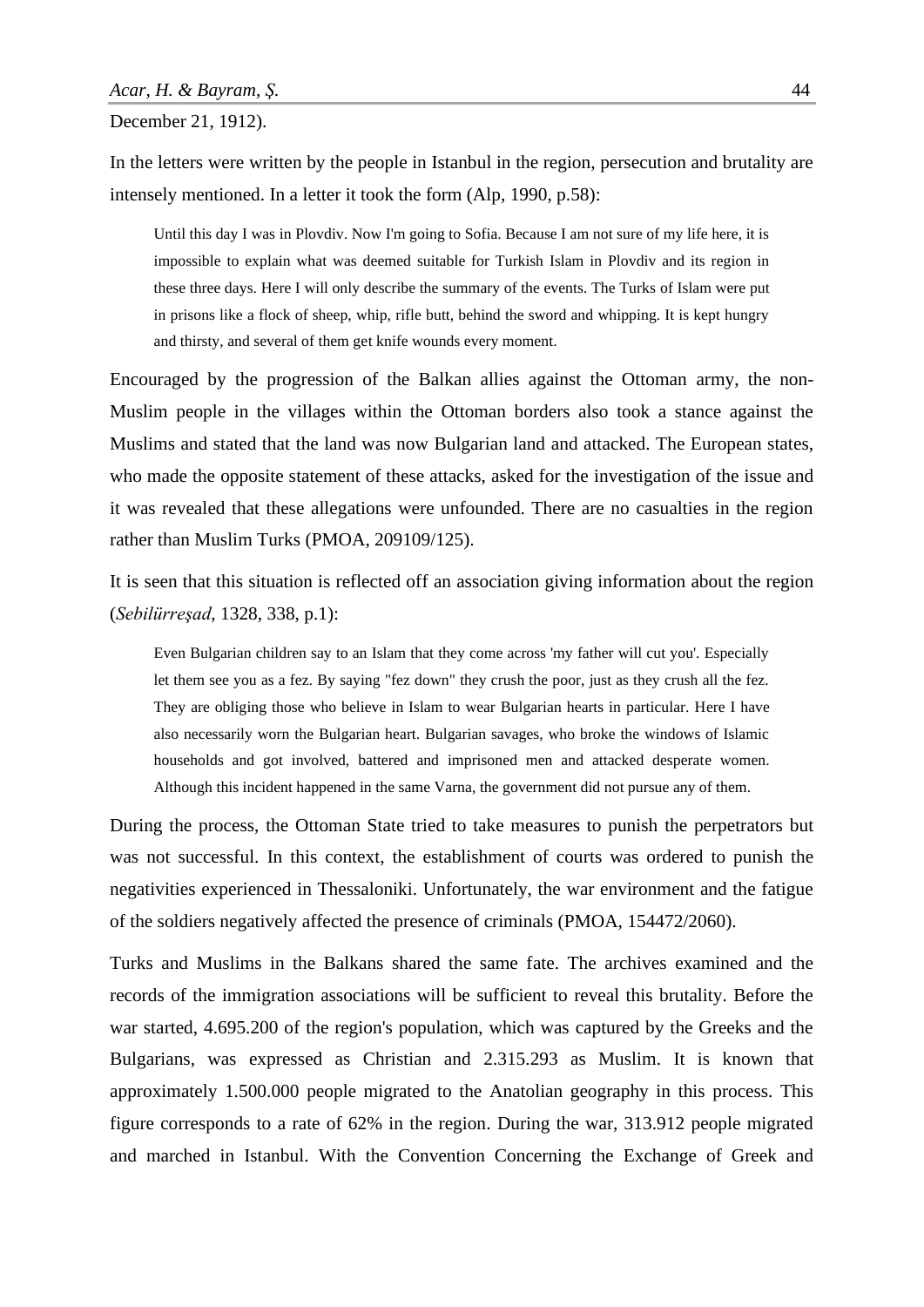Turkish Populations, 398.849 people arrived in Turkey. In addition to 850.000 immigration to Anatolia, more than 600.000 people died. This population spreading into Anatolia has increased production.

As a result of the brutality faced by the people of the region, the Turks had to leave their homeland with the years of negative processes and tragedy. Thus, the people, who came to the region with a resettlement policy centuries ago, were persecuted and had to return with migration (PMOA, 1357/105). The Balkans was the gateway to Europe, where the Ottoman Empire grew and developed. The Anatolian population almost doubled with immigration. Disputes started to emerge among the people in the lands (PMOA, 320418/3121). The state, which gave importance to this issue, set a border between the people and the immigrants. Migration has been sufficiently advanced to affect the ethnic structure of the Anatolian population. The excess of this migration is actually another way of explaining the persecution (Halaçoğlu, 1994, p.45).

# **Conclusion**

Balkan Wars revealed the national consciousness of the Anatolian people. This consists of the consciousness in Turkey, the Balkans experienced after the war occurred with the impact of negative attitudes and behaviors.

The region was once again a field of persecution with the Balkan Wars. Turks are the leading communities that are exposed to these negative policies of the Balkan states. Although Turks are one of the main elements of the region and especially in Bulgaria for a certain period time, they were subjected to various pressures and massacres by the European governments, especially by the directions of the European states, especially Russia.

At this point, this brutality that bandits wrote without any hesitation in their memories is an indication of what mentality they have. The Balkans have been a continuous conflict area in line with the strategy of the states that have political ambitions in this region for centuries. The Balkans, rather than the elements in the region, have become the fighting ground of dominant forces such as Russia, Germany, Italy and Austria. The Balkan War emerged as a move Russia would force the Ottoman to withdraw from this region.

As a result, the fate of the geography has changed as the Turks, who hold the cultural mosaic in the Balkans, started to lose their power. The persecutions remained as a date that the Turkish and Muslim people will not forget and pass on from generation. The ethnic and religious structure of the Balkan geography has changed with this cruelty and brutality.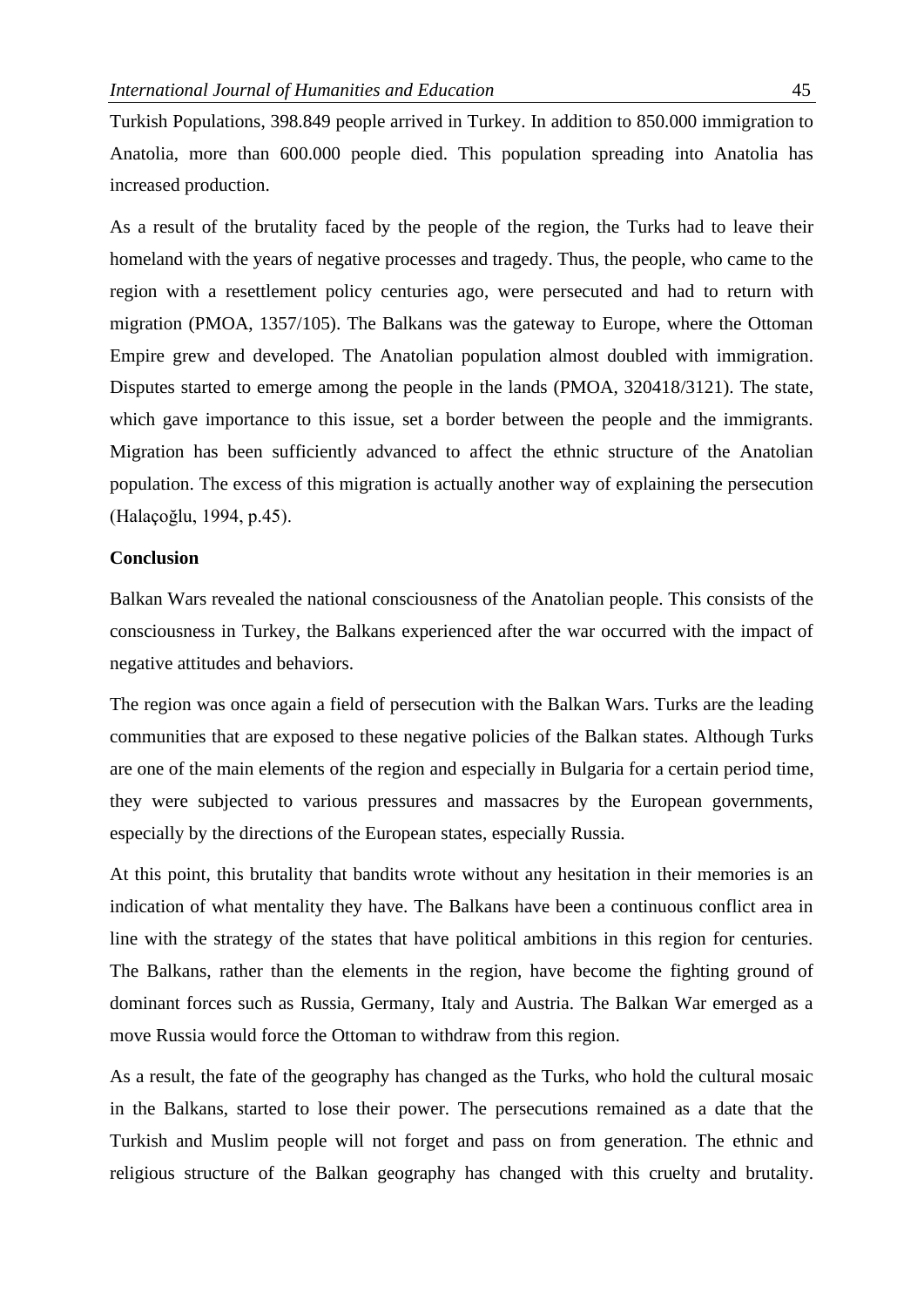Forced Christianization and immigration resulted in the reshaping of the region map. As one of the subject areas of political psychology, the Balkan geography and the persecution of Balkan Turks will continue to be among the unforgettable archives of political history.

# **References**

Alp, İ. (1987). Bulgar Türk devleti. *Tarihte Türk devletleri*. C.I, Ankara.

- Alp, İ. (1990). *Belgelerle ve fotoğraflarla bulgar mezalimi*. Ankara: Trakya Üniversitesi Yayınları.
- Ayverdi, E. H. (2000). *Avrupa'da Osmanlı mimari eserleri: Bulgaristan, Yunanistan, Arnavutluk IV*. İstanbul: İstanbul Fetih Cemiyeti Yayınları.
- Bardakçı, İ. (2009). *Bir imparatorluğun yağması*. İstanbul: Türk Edebiyat Vakfı Yayınları.
- Bobroff, R.P. (2006). *Roads to glory: late imperial Russia and the Turkish straits*. Newyork: I.B. Tauris.
- Brown, L.C. (2010). *İmparatorluk mirası: Balkanlar'da ve Ortadoğu'da Osmanlı Damgası*. İstanbul: İletişim Yayınları.
- Hacısalihoğlu, M. (2019). Balkanlarda mualif hareketler ve Sultan Abdulhamid. M. Bulut, M.E. Kala, N. Salık & M. Nar (Eds.), *Sultan II. Abdulhamit Dönemi: Siyaset-İktisat-Dış Politika-Kültür-Eğitim*. İstanbul: İZU Yayınları.
- Halaçoğlu, A. (1994). *Balkan harbi sırasında Rumeli'den Türk göçleri 1912-1913*. Ankara: Türk Tarih Kurumu Yayınları.
- Karpat, K.H. (2010). *Osmanlı'dan günümüze etnik yapılanma ve göçler*. 1. Baskı, İstanbul: Timaş Yayınları.
- Kerman, Z. (1987). *Haziran Temmuz ve Ağustos 1877 Rusların, Asya'da ve Rumeli'de yaptıkları mezalim*, İstanbul: Türk Dünyası Araştırma Vakfı Yayınları.
- Kurat, A.N. (1953). Panslavizm. *Ankara Üniversitesi Dil ve Tarih Coğrafya Fakültesi Dergisi*. 6 (2-4), 241-278.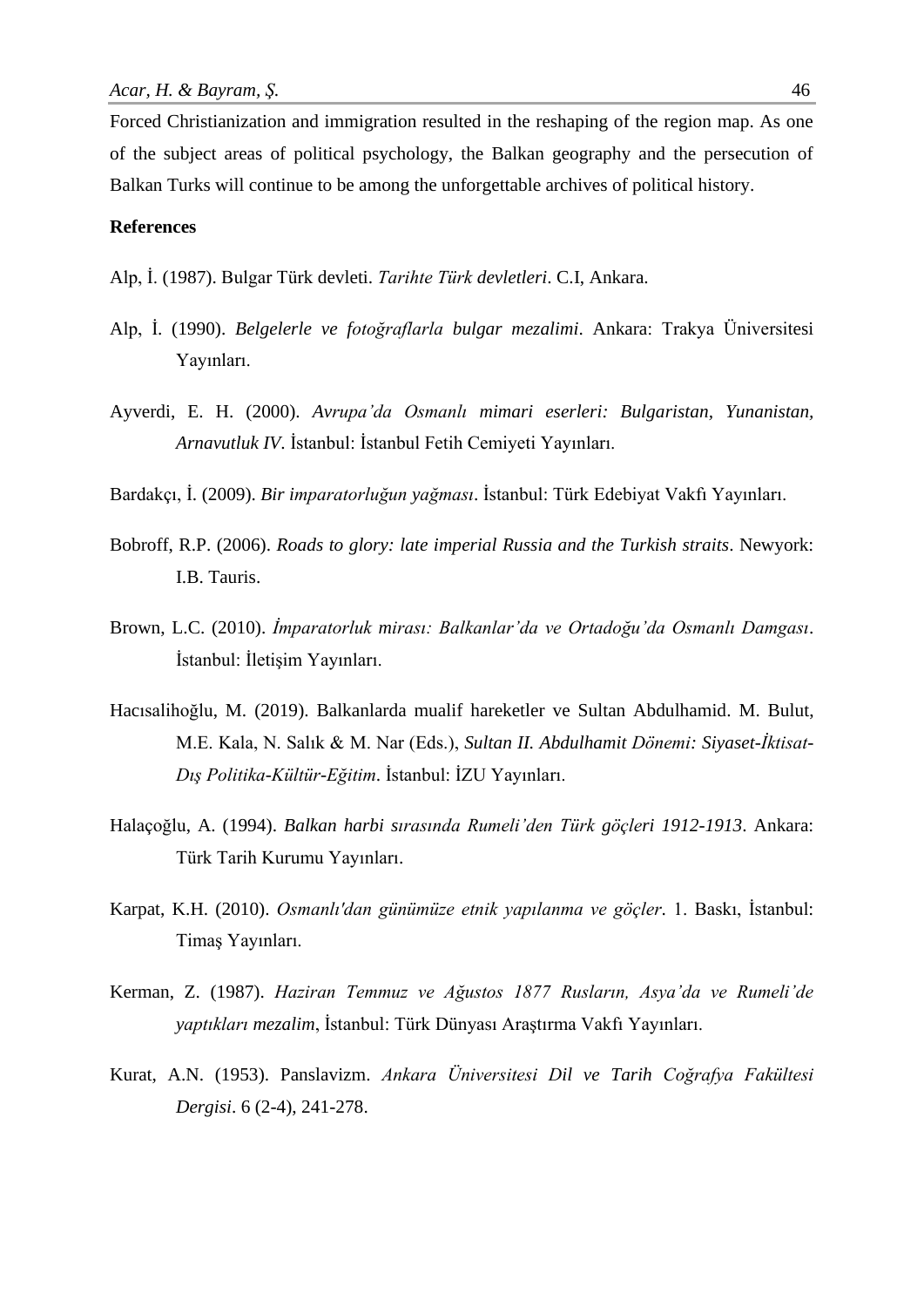- Küçük, C. (2002). Balkan savaşı. *Diyanet İslam Ansiklopedisi* 5. Ankara: Türkiye Diyanet Vakfı Yayınları.
- McCarty, J. (1998). *Death and Exile (Ölüm ve Sürgün)* (çev. B. Umar), İstanbul: İnkilap Yayınları.
- Memişoğlu H. (1989). *Bulgar zulmüne tarihi bir bakış*. Ankara: Devran Matbaası.
- Önelcin, H.A. (1986). *Bulgar vahşetleri*: *Türk-İslamlarin üzüntüleri*. İstanbul: Gözen Yayınevi.
- Refet, İ. (1910). *Bulgaristan Ahvali, Yadigâr-ı Esaret*. İstanbul.
- Rastovic, A. (2013). Edward grey and the first Balkan war, *Süleyman Demirel Üniversitesi Fen Edebiyat Fakültesi Sosyal Bilimler Dergisi*. 161-168.
- Sancaktar, C. (2011). Balkanlarda Osmanlı hakimiyeti ve siyasal mirası, *Ege Stratejik Araştırmalar Dergisi*. 2 (2), 27-47.
- Şimşir B. (1986). *Bulgaristan Türkleri 1878-1985*. Ankara: Bilgi Yayınevi.
- Yaver, H. (1938). *Balkan sulhunu kim tehdit ediyor? Bulgarların Balkanları istila planları*. İstanbul: Tecelli Basımevi.
- Yıldırım, S. (2012). Balkan savaşları ve sonrasındaki göçlerin Türkiye nüfusuna etkileri. *CTAD*. 8 (16) (Güz 2012), 75-92.

#### **Newspapers**

*Alemdar*, October 5, 1912.

*Hikmet*, December 21, 1912. Nu:142.

*Muhacir*, August 1, 1910, p.3.

*Sebilürreşad*, 1328, C.X, İstanbul, Nu: 338.